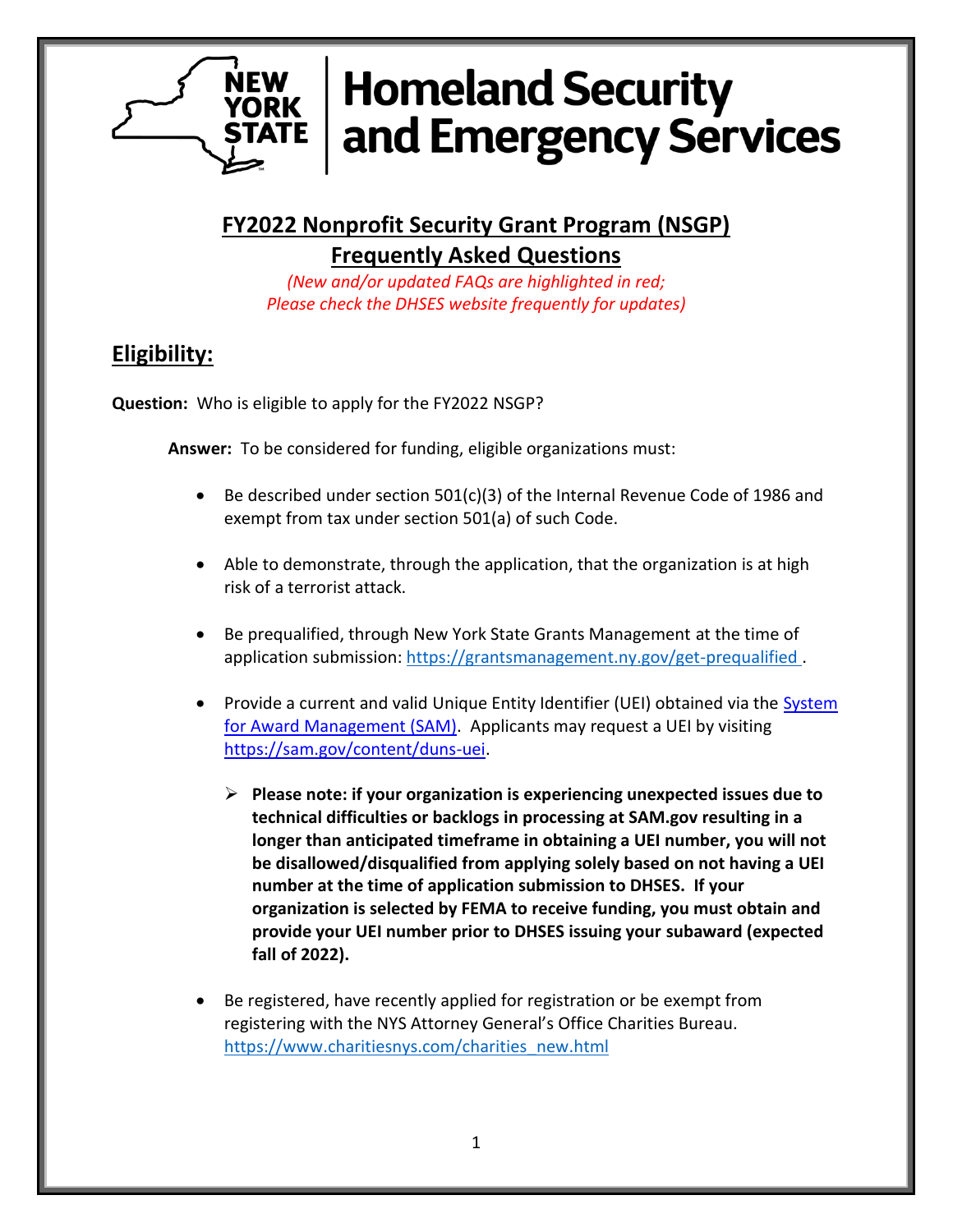**Question:** My organization is a house of worship and is therefore exempt from registering as a 501(c)(3). Are we still eligible to apply?

**Answer:** Yes. The Internal Revenue Service (IRS) does not require certain organizations such as churches, mosques, and synagogues to apply for and receive a recognition of exemption under section 501(c)(3) of the IRC. Such organizations are automatically exempt if they meet the requirements of section 501(c)(3). These organizations are not required to provide recognition of exemption.

**Question:** Can I apply for multiple locations for the same organization?

**NEW YORK** 

**Answer:** Yes, each nonprofit organization may apply for up to \$150,000 per site, for up to three (3) sites, for a maximum award of \$450,000 per organization. For each requested site you must:

- a) Submit a separate E-Grants application specific to each site;
- b) Submit a separate site-specific Investment Justification;
- c) Submit a separate site-specific vulnerability assessment; and
- d) Ensure that the total amount you are requesting for all locations does not exceed the maximum award allowed by the program

**Question:** Can an organization with sites located in both urban (UA) and state (S) areas apply to both programs?

**Answer:** Yes, as long as the application cap and three site maximum per organization are not exceeded, and the information provided on each Investment Justification is completed according to the area for which you are requesting funding.

**Question:** Can multiple nonprofits that share a building/facility/physical structure/address each apply for funding?

**Answer:** No, per page 6 of the Request for Applications (RFA), only one nonprofit can apply per building/facility/physical structure/address. However, the request and subsequent security enhancements may benefit nonprofits who cohabitate/operate in/from the same location. Multiple requests for federal assistance from the same physical address/building/facility/structure will all be deemed ineligible.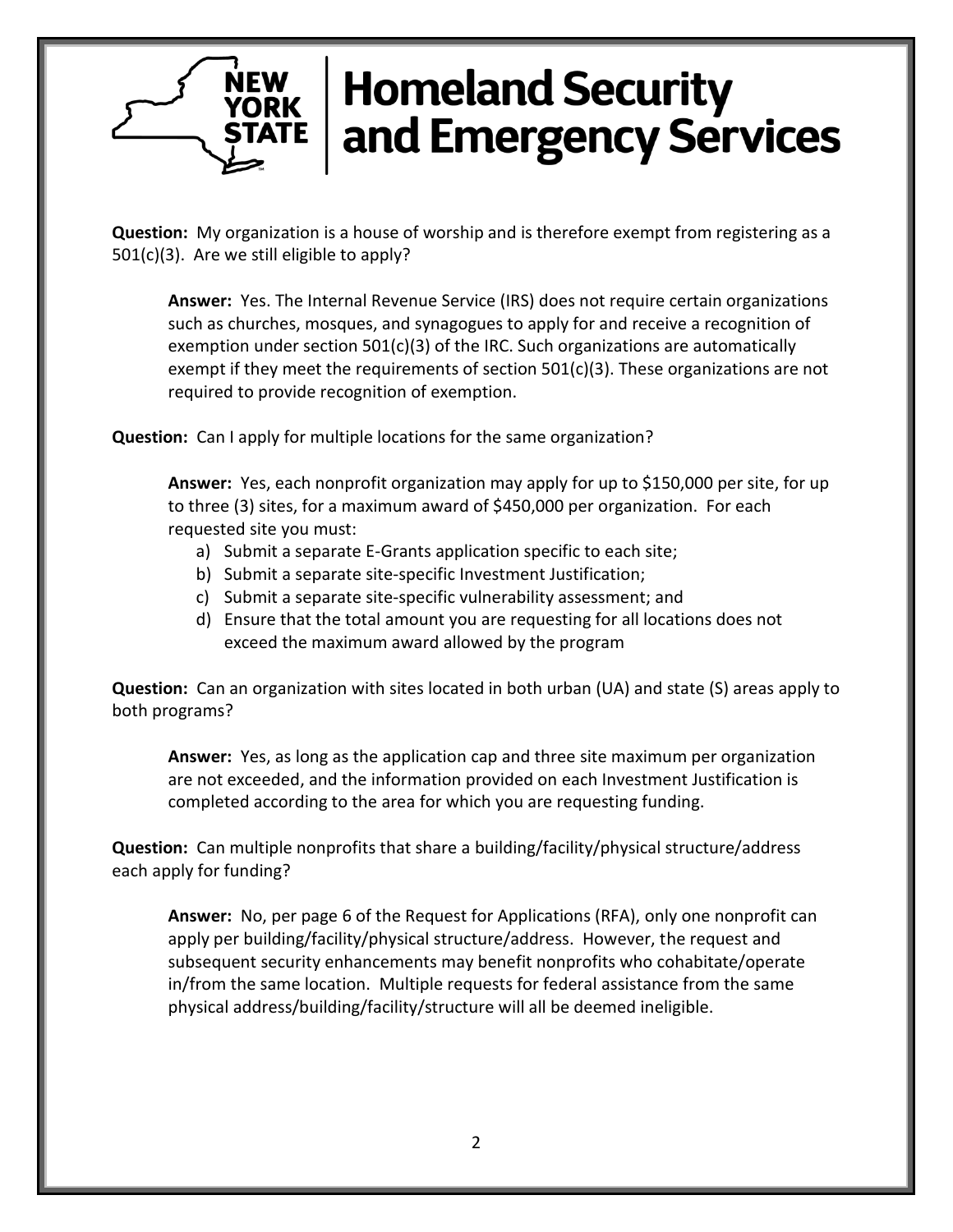**Question:** Can an application be submitted for a new building that is under construction?

**Answer:** No, per page 6 of the Request for Applications (RFA), you may only submit for existing sites that the organization occupies at the time of application.

**Question:** How is "site" defined under the program? Would multiple buildings owned by an organization located on a campus that share the same street address be considered one site or multiple sites?

**Answer:** Each "site" must have a separate and distinct street address. Separate buildings that share the same numerical street address must be identified distinctly from one another, i.e., 123 Main Street-Building A, 123 Main Street-Building B, etc.

**Question:** Would a parking lot or piece of property without a building but used by a nonprofit be considered eligible to apply for funding?

**Answer:** No. An eligible site requires a physical address and a building where people will congregate.

**Question:** What are some ways that a nonprofit organization can demonstrate that it is at a high risk of a terrorist attack?

#### **Answer:**

- Describe any incidents that have occurred at the facility.
- Describe any threats (e.g., verbal threats, vandalization) made against the organization.
- Describe current events with specific attention to incidents impacting organizations that have been targeted due to a similar mission, belief, or ideology.
- Contact organizations/agencies that can provide information on the current threat environment, such as local law enforcement agencies, local emergency management offices, Federal Bureau of Investigation Field Offices, or Regional Protective Security Advisors. To reach a Protective Security Advisor, email [Central@cisa.gov.](mailto:Central@cisa.gov)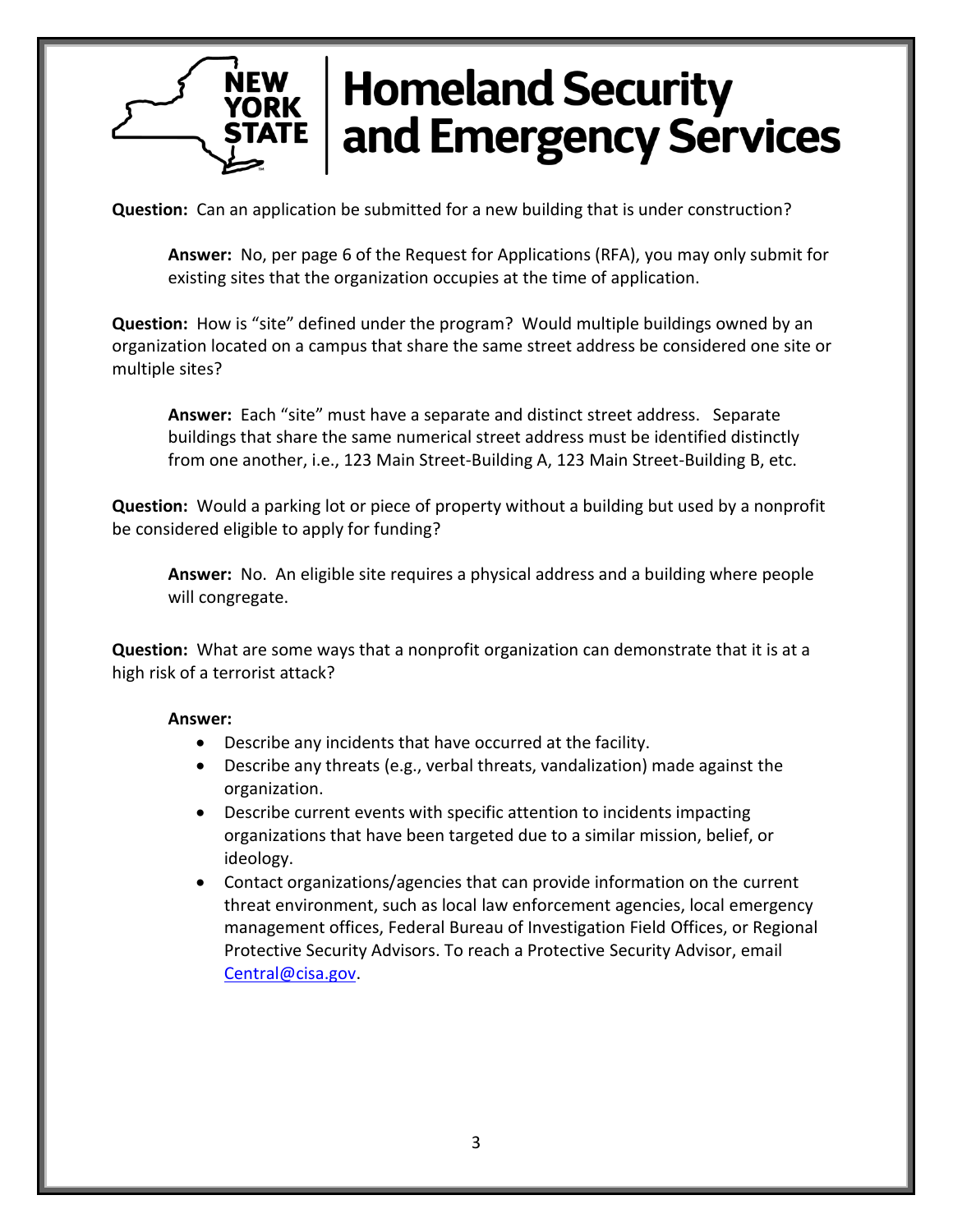

### **Requirements:**

**Question:** What must be submitted to consider the application complete?

**Answer:** To be considered for funding, eligible nonprofit organizations must submit an application using the State's Electronic Grants (E-Grants) System (see the Request for Applications - Exhibit A: E-Grants Instructions). A complete application includes the following:

- E-Grants Application Information:
	- o Contact Information
		- $\triangleright$  Please provide at least two (2) contacts from your organization
	- o Proposed Project Workplan Information
		- $\triangleright$  Please use Workplan language found in the E-Grants Tutorial
	- o Budget Request Information
		- $\triangleright$  All requested projects must be clearly linked to security vulnerabilities identified in the vulnerability assessment
	- o Certification to Accept the Assurances
- Required Attachments to Upload to the E-Grants Application:
	- o Completed site-specific FY2022 NSGP Investment Justification
	- $\circ$  Status History report from Grants Gateway website showing prequalification status
	- o Mission Statement of the applying organization
	- $\circ$  Vulnerability Assessment specific to the site listed on the Investment Justification.
	- ➢ Please note that for **each** requested site, the applicant must provide:
		- $\triangleright$  A separate E-Grants application
		- $\triangleright$  A separate site-specific Investment Justification
		- ➢ A separate site-specific vulnerability assessment **to include the site's address**

**Question:** Is a Vendor Responsibility Questionnaire required to be submitted with the application?

**Answer:** No, a Vendor Responsibility Questionnaire is not required for your FY2022 NSGP application submission.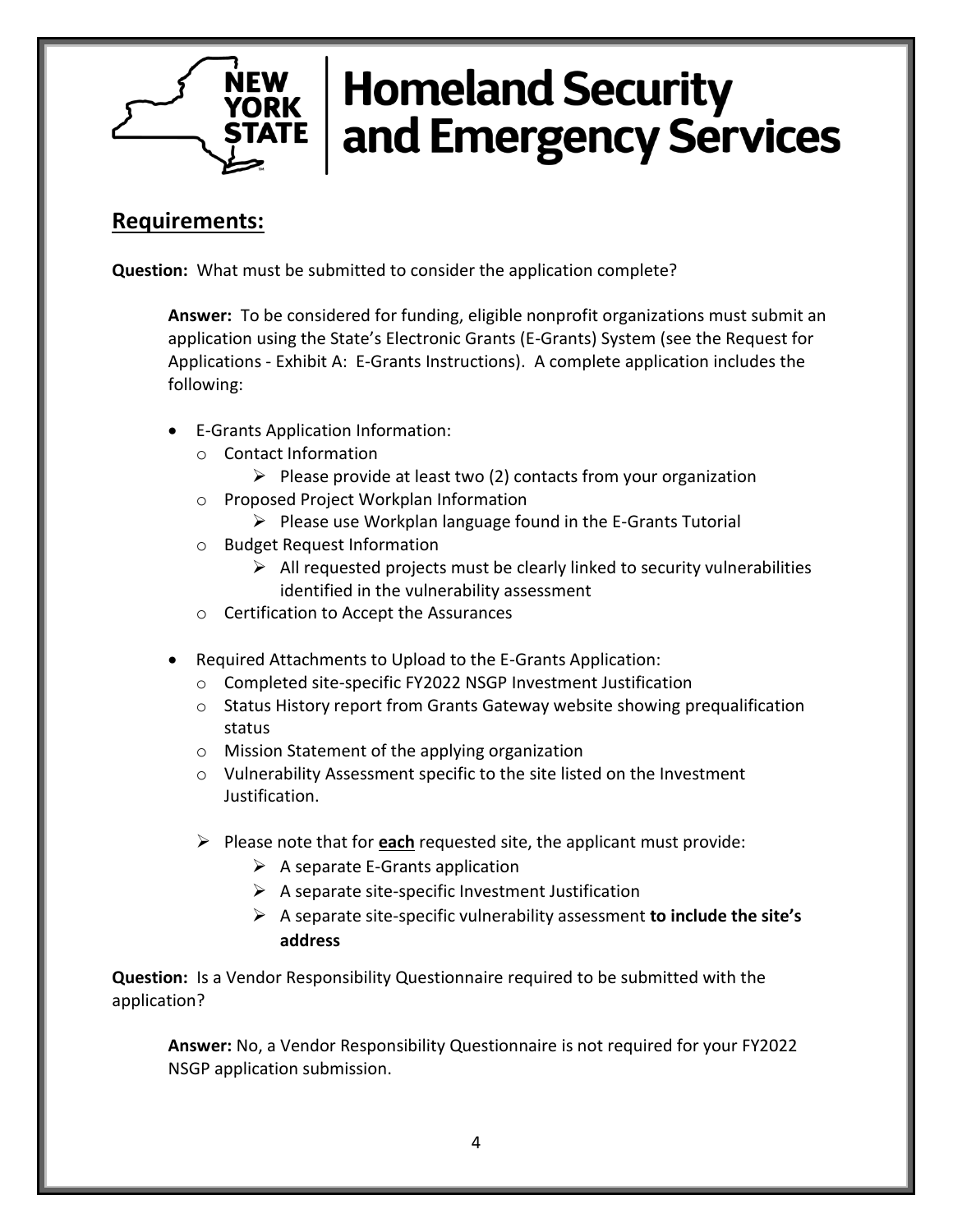**Question:** What makes a strong Investment Justification?

#### **Answer:**

**NEW YORK** 

- Clearly identified risks, vulnerabilities and consequences;
- Description of findings from a previously conducted vulnerability assessment;
- Details of any incident(s) including description, dates, etc.;
- A brief description of any supporting documentation (such as police reports or photographs) that is submitted as part of the application, if applicable;
- Explanation of how the investments proposed will mitigate or address the vulnerabilities identified from the submitted vulnerability assessment;
- Verification that all proposed activities are allowable costs per the FY2022 NSGP RFA;
- Realistic milestones that consider the Environmental Planning and Historic Preservation (EHP) review process, if applicable; and
- Description of the project manager(s) and level of experience.

**Question:** What qualifies as an acceptable vulnerability assessment?

**Answer:** There is not a prescribed or required template for vulnerability assessments, however, please note the following requirements pertaining to vulnerability assessments:

- A separate site-specific vulnerability assessment must be provided for each site for which funding is requested;
- The vulnerability assessment must contain the site's physical address, which must match the physical address provided in the Investment Justification (IJ) and in the Work Plan of your E-Grants application;
- Each and every project being requested in the IJ must be clearly linked to a security vulnerability identified in the vulnerability assessment. Requested projects that are not reflected as vulnerabilities in the assessment will not be funded; and
- The vulnerability assessment must accurately and completely reflect the site's security vulnerabilities at the time your application is submitted.

There are several ways to obtain a vulnerability assessment, including but not limited to: requesting from a local police department or private vendor, conducting a selfassessment, etc.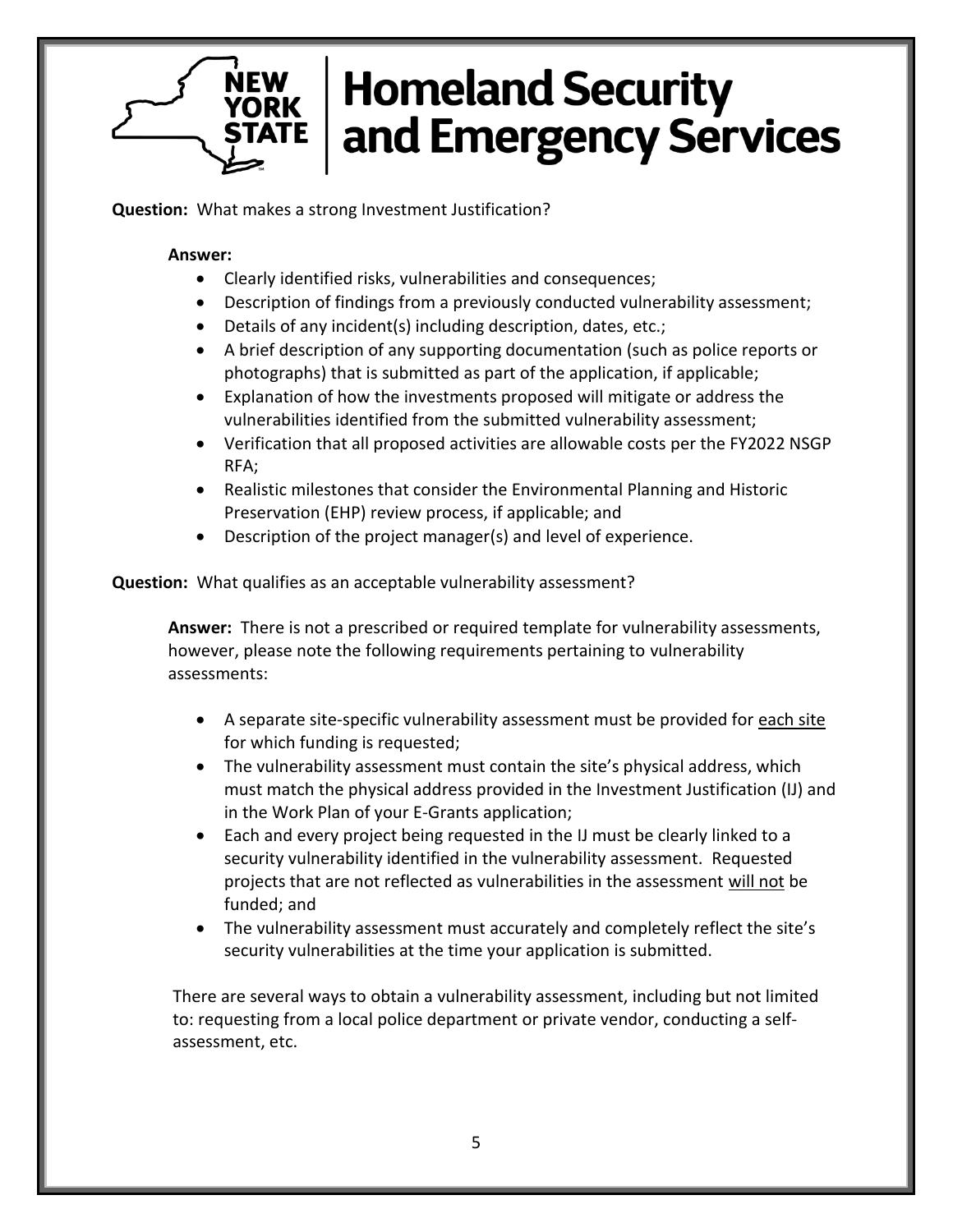**Question:** Should we submit proposals or quotes for requested projects with our grant application?

**Answer:** No, proposals/quotes should not be submitted with your application, nor should they be sought without having an executed grant contract with DHSES. Cost estimates are sufficient for your application.

### **Allowable Expenses:**

**Question:** Does allowable equipment include both interior and exterior projects?

**Answer:** Yes, the equipment may be interior or exterior, provided it addresses an identified vulnerability of the site.

**Question:** What kinds of expenses would be allowed for contracted security personnel?

**Answer:** Hiring of contracted security personnel is allowed under this program. NSGP funds may not be used to purchase equipment for contracted security. The subrecipient must be able to sustain this capability in future years without NSGP funding and a sustainment plan will be required as part of the closeout package for any award funding this capability. Contracted security costs described in the IJ should include the hourly/daily rate, the number of personnel, and anticipated number of hours/days the personnel will work over the course of the period of performance. These costs should be classified as organization costs. Subrecipients may not use NSGP funding to hire full or part-time employees that will be placed on a nonprofit's payroll.

The Homeland Security Act of 2002, as amended by the PRICE of Homeland Security Act limits the use of no more than 50 percent of an award for personnel activities unless a waiver is approved by FEMA. Nonprofit organizations that apply for and are awarded NSGP funds for contracted security personnel must count such costs towards the nonprofit organization's 50% personnel cap. FEMA will review an applicant's contracted security costs prior to award and if approved, will waive the 50 percent personnel cap as a term and condition of the award.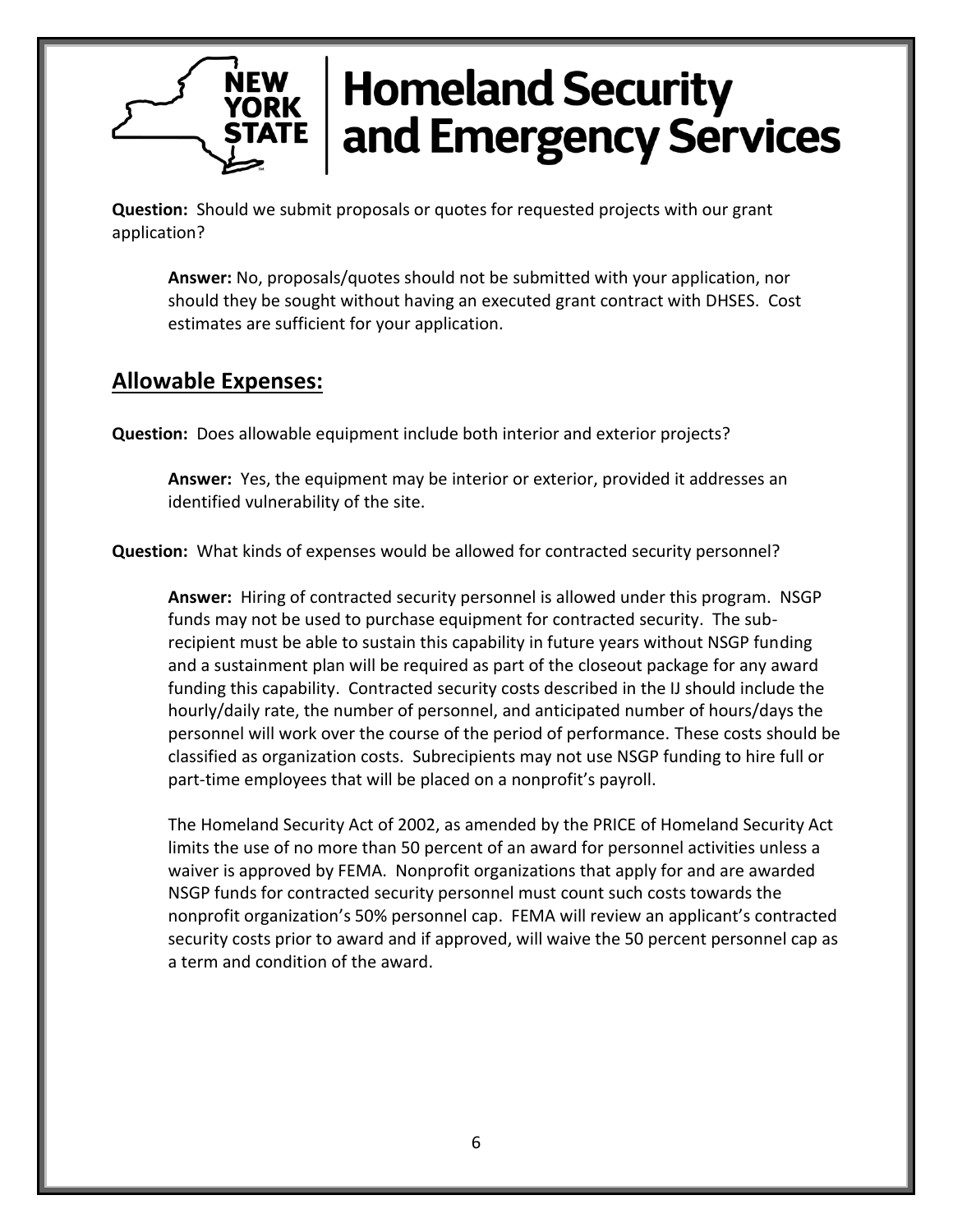**Question:** If we are requesting to apply more than 50 percent of the award towards contracted security personnel costs, do we need to also submit a personnel cap waiver request with our application?

**Answer:** No, applicants wishing to submit for more than 50% in personnel costs may do so in their grant application. No additional procedures regarding exceeding the personnel cap are necessary for your application.

**Question:** Are Planning and Training considered two separate budget items?

**Answer:** Yes, Planning and Training projects should be identified separately in your IJ.

**Question:** Are Management and Administration costs allowed under this grant?

**Answer:** Per page 13 of the RFA: "M&A Activities are those costs defined as directly relating to the management and administration of NSGP funds, such as financial management and monitoring. Sub-recipients may use up to five percent (5%) of the FY2022 NSGP funds awarded to them by the State to be used solely for Management and Administration purposes associated with the award. M&A activities are those defined as directly relating to the management and administration of NSGP funds, such as financial management and monitoring. Management and administrative expenses must be based on actual expenses or known contractual costs. Requests that are simple percentages of the award, without supporting justification, will not be allowed or considered for reimbursement. M&A costs are not operational costs, they are the necessary costs incurred in direct support of the grant or as a consequence of the grant and should be allocated across the entire lifecycle of the grant. Examples include preparing and submitting required programmatic and financial reports, establishing and/or maintaining equipment inventory, documenting operational and equipment expenditures for financial accounting purposes, and responding to official informational requests from state and federal oversight authorities."

M&A costs include the following categories of activities:

- Hiring of full-time or part-time staff or contractors/consultants responsible for activities relating to the management and administration of NSGP funds;
- Meeting-related expenses directly related to M&A of NSGP funds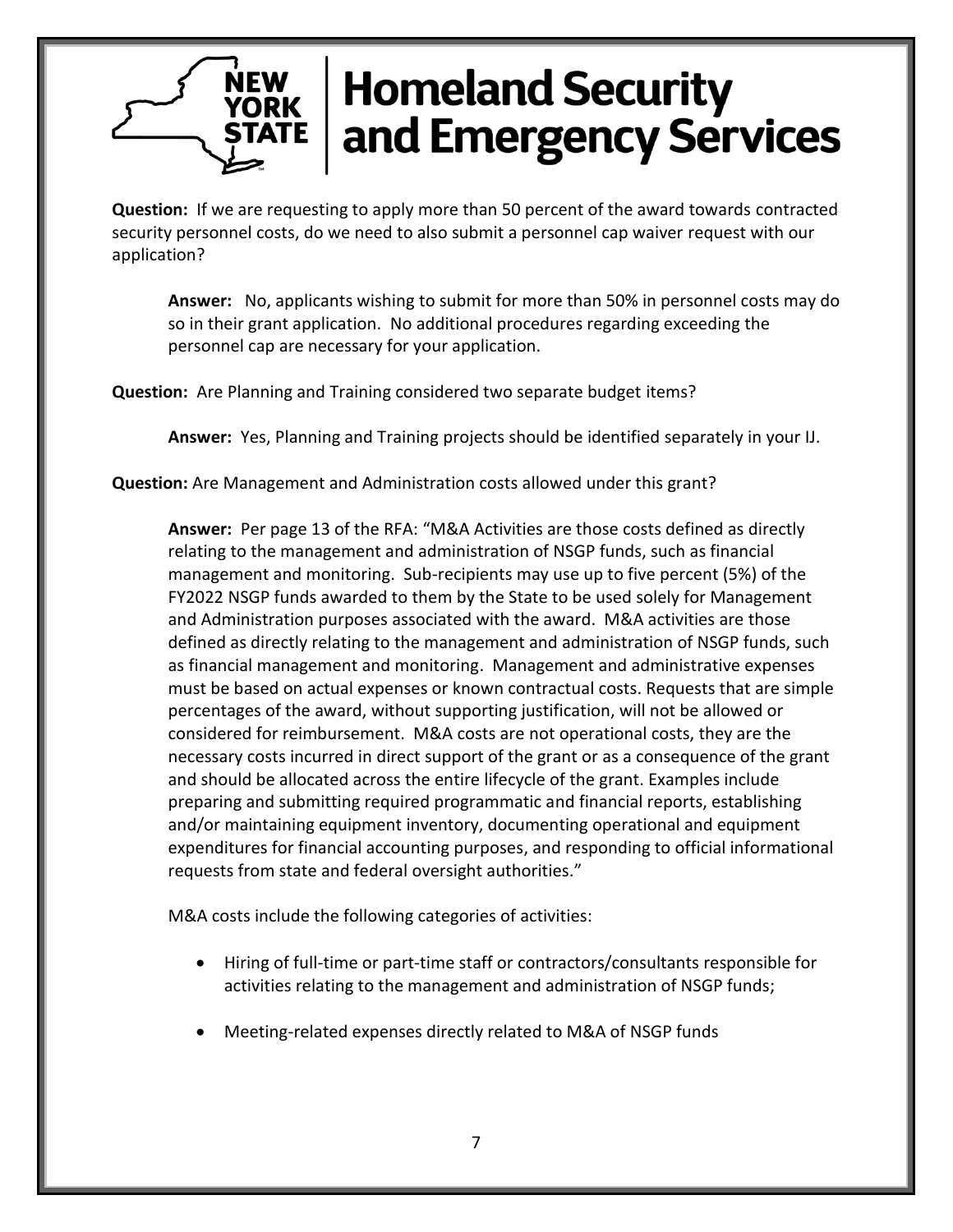**Question:** Can an existing employee be utilized for Planning or M&A activities?

**Answer:** Yes, but only for time worked above and beyond their normal work schedule, otherwise this may be considered supplanting. Please also note that overtime and backfill are not allowable expenses.

## **Technical**

**Question:** Can we use the Investment Justification (IJ) form from a prior year to submit our application?

**Answer:** No. Make sure to use the FY2022 Nonprofit Security Grant Program Investment Justification template, available here: [https://www.dhses.ny.gov/nonprofit](https://www.dhses.ny.gov/nonprofit-programs)[programs,](https://www.dhses.ny.gov/nonprofit-programs) to submit your application. Submission of any other IJ template or changing the IJ from its original fillable PDF format will not be accepted.

**Question:** Is the Streamlined Prequalification Questionnaire that was available through the NYS Securing Communities Against Hate Crimes (SCAHC) Grants also acceptable for prequalification for a nonprofit seeking to apply for the federal FY2022 Nonprofit Security Grant Program (NSGP)?

**Answer:** No. The Streamlined Prequalification process was *only* applicable to the Securing Communities Against Hate Crimes program. All applicants of the FY2022 Nonprofit Security Grant Program (NSGP) must use the traditional prequalification process, available here: [https://grantsmanagement.ny.gov/get-prequalified.](https://grantsmanagement.ny.gov/get-prequalified)

**Question:** One of the documents that needs to accompany our grant application for FY2022 is documentation that we are prequalified. Where do I obtain such documentation?

**Answer:** Please refer to pages 63-65 of the E-Grants Tutorial for instructions on how to obtain the required documentation to demonstrate prequalification status. The E-Grants Tutorial can be found with the application documents on the DHSES website: [https://www.dhses.ny.gov/nonprofit-programs.](https://www.dhses.ny.gov/nonprofit-programs)

**Question:** What is the correct funding year to select in the E-Grants application?

**Answer:** Make sure you select **2022** as the funding year in E-Grants for the FY2022 Nonprofit Security Grant Program, as this round of funding is sourced from the federal fiscal year (FFY) 2022 budget. **Selecting the wrong year will invalidate your application.**